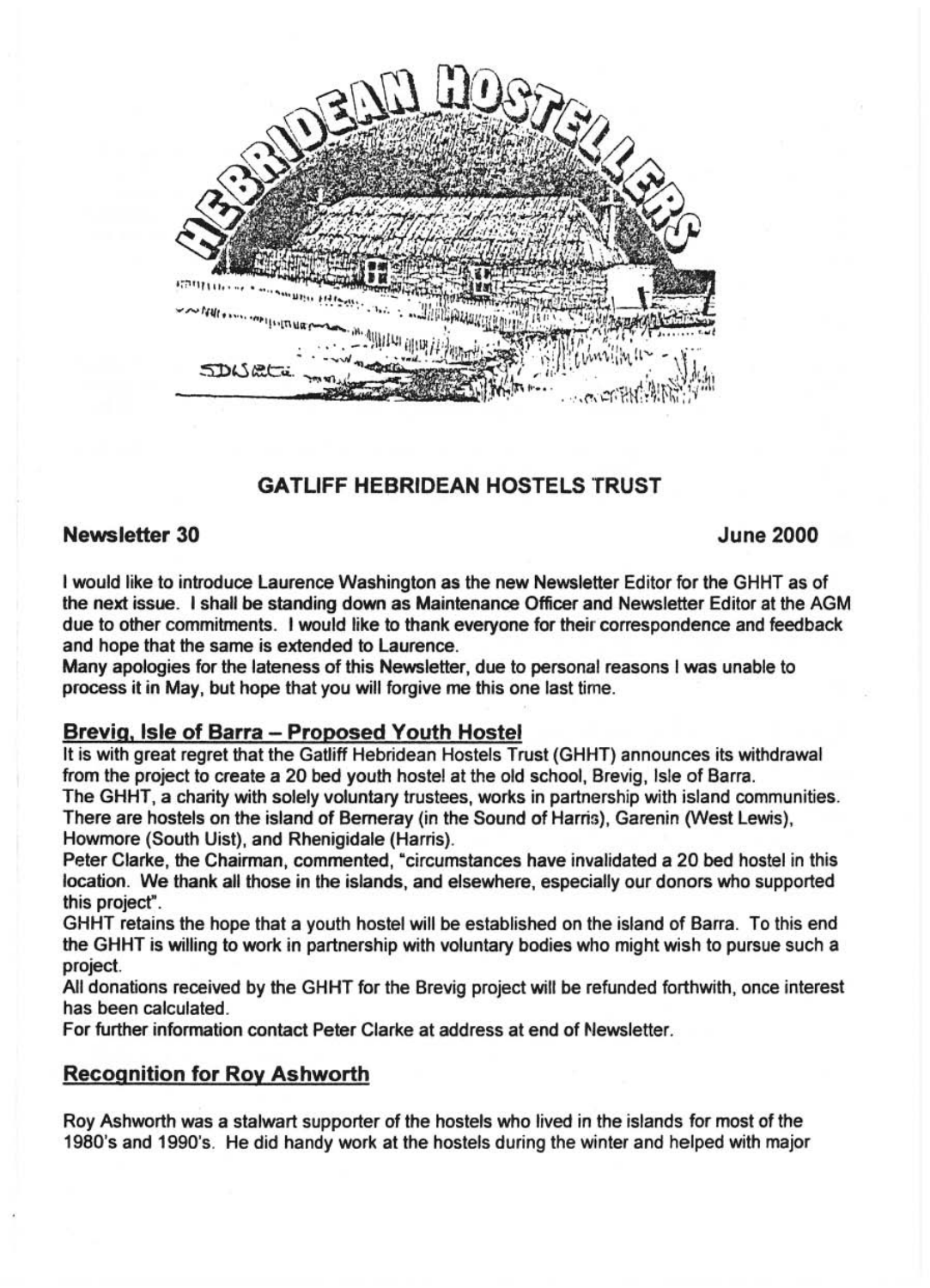projects such as the renovation of Rhenigidale and Howmore. A diesel engineer by training, Roy hailed from Lancashire. He stayed in a caravan on the island of Grimsay.

Roy developed an interest in archaeology. His caravan was full of his finds, which dated back to Iron Age. Now Taigh Chearsabhaigh News has recognised his discovery of a First Century Wheelhouse on Grimsay. He discovred pottery, worked stone, bone, antler and whalebone objects and some evidence of metal working. A field survey paper has now been published by the Association of Certified Field Archaeologists (Glasgow University). Soon these finds will be on permanent display at Taigh Chearsabhaigh.

Roy left for VSO in Africa in 1997. All the best Roy.

# Visitors Book - Toddun

Is there a volunteer who would be prepared to climb Toddun to restore the Visitors Book? Morag Frame and I put the Visitors Book on top of Toddun in 1996. The book was in a tin within a small stone cairn inside the circular enclosure at the summit. Its existence was advertised only at the hostel.

Perhaps the person who took it could be persuaded to send a summary of the entries to the Editor of the Newsletter. They were humorous and wise.

If anyone is interested, get in touch and we will arrange the wherewithall. (Peter Clarke)

# Hostel Log Books

All the early hostel log books have now been deposited in the local history section of the Stornoway public library. They contain many historic entries, much original art work and good information about walks and island ways.

The library is in new premises near the Tourist Information Centre at 19 Cromwell Street, Stornoway (01851) 703864. It also has a cafe and a collection of books on the islands second to none.

# Beoshlaintean - the Uist Millennium Exhibition

If you get the chance when you are in the islands this year, go and see the Community exhibition celebrating the Millennium. It is very moving. There is artwork by Uist children illustrating the islands past, contemporary photographs by Gus Wylie (whose 1970's pictures live on in my mind) and an audio visual installation "High Tides" blending past and present with the future.

"... almost gone now the black houses of our ancestors..." the Exhibition expresses the hope that if only the traditional wisdoms can be retained despite the tide of modern tides, the islands will survive.

Taigh Tasgaidh Chill Donnain 4 July to 18<sup>th</sup> September; Urachadh Uibhist 23<sup>rd</sup> September to 14<sup>th</sup> December.

# Passing Places

PaSSing Places is a unique film project celebrating life in the Western Isles to be made through the year 2000 by people in the islands. It will be about the islands, places past, present and future. The ideas will come from the people themselves.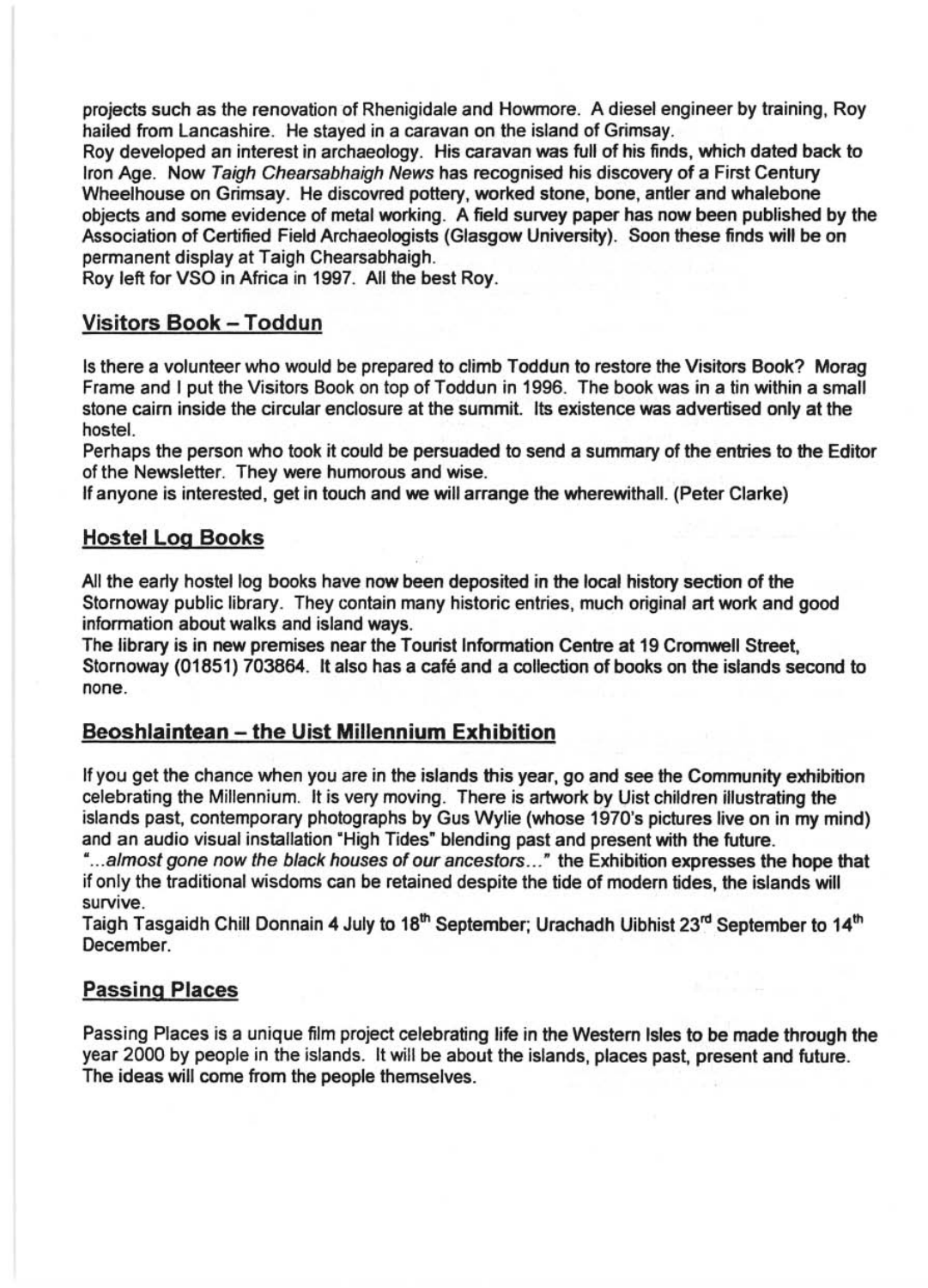If you have an idea to put forward contact Passing Places, Taigh Chearsabhagh, Lochmady, Isle of North Uist HS6 SM. Abi@aingledew.freeserve.co.uk www.taigh-ehearsabhagh.org

# **Len Westerdale 1927 - 2000**

£620 has been donated towards the cost of thatching Berneray hostel by the family and friends of Len Westerdale. Len collapsed and died earlier this year whilst out cycling near his home in Leigh, near Manchester. He loved the hostels and was a firm supporter of GHHT. The family requested no flowers at Len's funeral but asked instead that donations be made to GHHT. A picture of Len, sporting a GHHT sweatshirt now hangs in Berneray hostel. The Chairman has written to each donor to thank them for their donation.

# **Cheaper petrol in the North**

Calum MacDonald MP is backing a scheme which could knock 10p per litre (45p/gallon) off fuel prices in the Highlands and Islands if the Highlands & Islands Transport Board were given powers to sell petrol direct to the motoring public. Already the Highland Council buys marine diesel at lower prices on the open market passing on savings to skippers and owners of local fishing boats using its major harbours.

# **Orbost For Sale?**

If the Highlands and Islands Enterprise cannot provide housing and land to allow people to live on the Orbost Estate in Skye then they may be forced to sell it to the highest bidder. The estate was purchased in 1997 with the idea of providing a dozen croft-style smallholdings in an area where there is a shortage of affordable housing to rent and where demand for crofts exceeds supply. There was also a sizeable area of Forestry Commission woodland passed over. However H&I plans have met with much local opposition and there will be heated debates at local meetings and counter proposals have been posted for a golf course.

# **Hanging out the washing on a Sunday**

In some parts of the islands it is still considered a mortal sin to hang out the washing on a Sunday. There are also strong objections to ferry and air services operating on Sundays to and from the islands by the the Western Isles Council's Transportation Committee which has rejected a proposal to ask CalMac to introduce Sunday ferry services to Lewis and Harris. However, the BBC has conducted a poll with the results that the majority of people in the islands wanted transport facilities both by land and by sea. Some comments by councillors who did not want Sunday transport "I want to keep Sunday safe, not because of any religious convictions but let us dare to be differenf; "if there was a Sunday service there would be a demand for facilities to open"; "Sunday sailings would have no economic benefits to the islands".

# **Treshnish Isles**

The Hebridean Trust has purchased these five uninhabited islands to the west of Mull. The price paid was £247,SOO, made possible by a grant from the Heritage Lottery Fund. The original asking price for the islands was £400,000 by Sir Alex Rankin whose family bought the islands in 1938. Named the Treshnish Isles, they support a rich wildlife community, such as shags, guillemots,